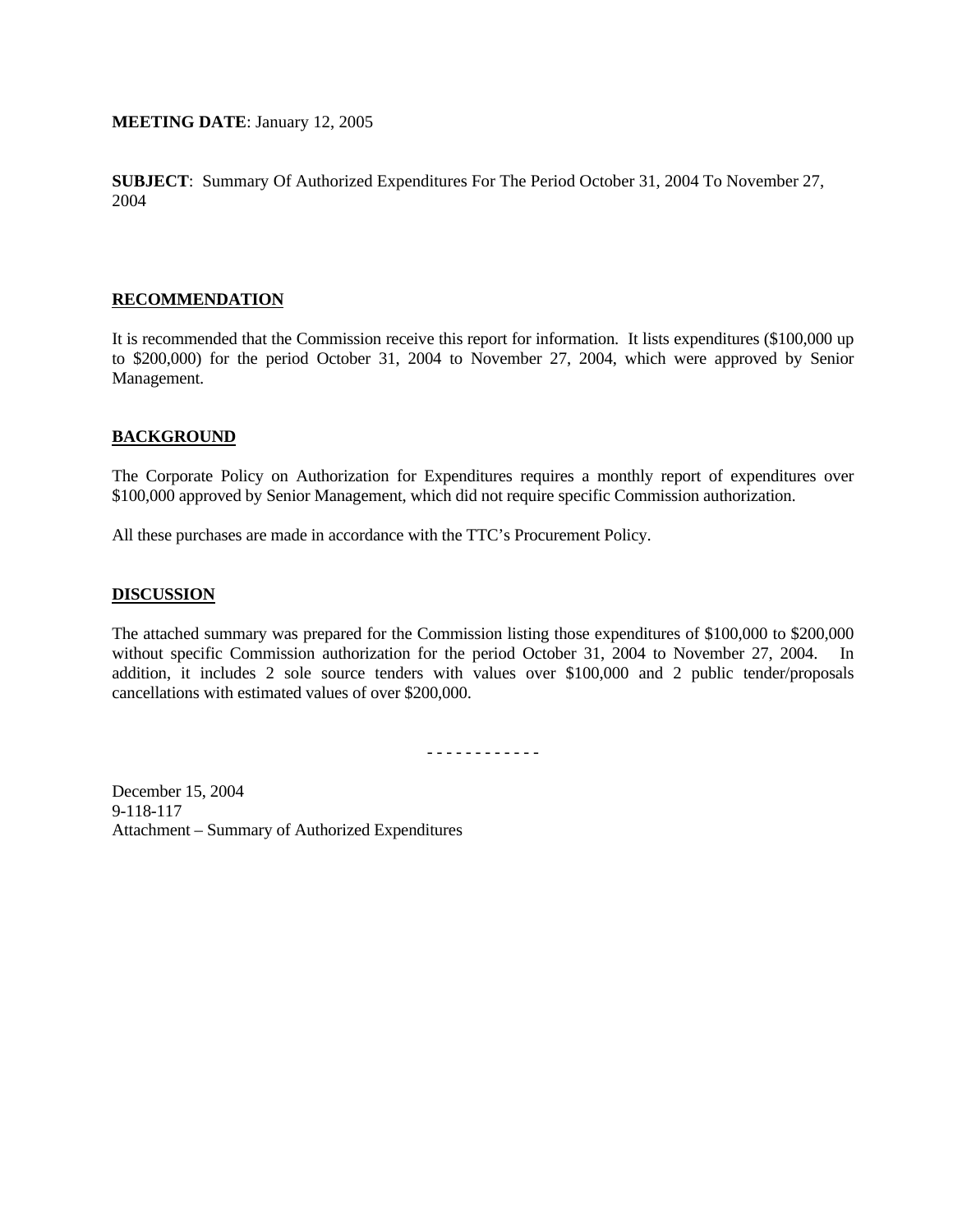| <b>BRANCH</b>                            | <b>PURCHASE</b>  | <b>VENDOR/CONTRACTOR</b>                 | <b>DESCRIPTION</b>                                                                                                                                                                                                                                                                                                                                                                                                                                                                                                                                                                                                                                                                                                                                | <b>VALUE</b>                       |
|------------------------------------------|------------------|------------------------------------------|---------------------------------------------------------------------------------------------------------------------------------------------------------------------------------------------------------------------------------------------------------------------------------------------------------------------------------------------------------------------------------------------------------------------------------------------------------------------------------------------------------------------------------------------------------------------------------------------------------------------------------------------------------------------------------------------------------------------------------------------------|------------------------------------|
| <b>Department</b>                        | <b>ORDER NO.</b> |                                          |                                                                                                                                                                                                                                                                                                                                                                                                                                                                                                                                                                                                                                                                                                                                                   |                                    |
| <b>EXECUTIVE</b>                         |                  |                                          |                                                                                                                                                                                                                                                                                                                                                                                                                                                                                                                                                                                                                                                                                                                                                   |                                    |
| <b>Pension Fund Society</b>              | PC0043294        | Mercer Human Resource<br>Consulting Ltd. | Actuarial services for 2005                                                                                                                                                                                                                                                                                                                                                                                                                                                                                                                                                                                                                                                                                                                       | \$107,500.00<br><b>UPSET LIMIT</b> |
|                                          |                  |                                          | <b>Sole Source: Mercer has been the consulting</b><br>actuary for both the TTC and the Pension Fund<br>Society since approximately 1950. Most of the<br>actuarial work requires a complete and thorough<br>knowledge of the history of the Fund, of the Fund<br>Bylaws and financial status as well as knowledge of<br>negotiated benefits wage policies, executive<br>compensation package, etc. To seek competitive bids<br>and hire a different actuarial firm for the services<br>provided to the TTC may not be cost effective as any<br>possible hourly rate savings would be more than<br>offset by the extensive amount of time the new firm<br>would require to become familiar with the<br>complexities of the underlying Pension Plan. |                                    |
|                                          |                  |                                          | At the end of 2005 a competitive request for proposal<br>will be issued for actuarial services.                                                                                                                                                                                                                                                                                                                                                                                                                                                                                                                                                                                                                                                   |                                    |
| <b>OPERATIONS</b>                        |                  |                                          |                                                                                                                                                                                                                                                                                                                                                                                                                                                                                                                                                                                                                                                                                                                                                   |                                    |
| <b>Track &amp; Structure</b>             | PC0043306        | Spec-Sec Inc.                            | Supply of Prince Edward Viaduct (PEV) West Pit<br>Inspection platform materials including structural<br>steel grating and fasteners to Davisville Yard.                                                                                                                                                                                                                                                                                                                                                                                                                                                                                                                                                                                           | \$147,512.30                       |
| <b>Bus Maintenance</b>                   | PC0043204        | Davies Auto Electric Ltd.                | Supply of various jobber parts for non-revenue<br>vehicles for a two year period from November 10,<br>2004 to November 9, 2006.                                                                                                                                                                                                                                                                                                                                                                                                                                                                                                                                                                                                                   | \$190,000.00<br><b>UPSET LIMIT</b> |
| <b>Signals/Electrical/Communications</b> | PC0043341        | ABB Inc.                                 | Supply of DC circuit breaker retrofit kits for the<br><b>Substation Rebuild Program.</b>                                                                                                                                                                                                                                                                                                                                                                                                                                                                                                                                                                                                                                                          | \$147,200.00                       |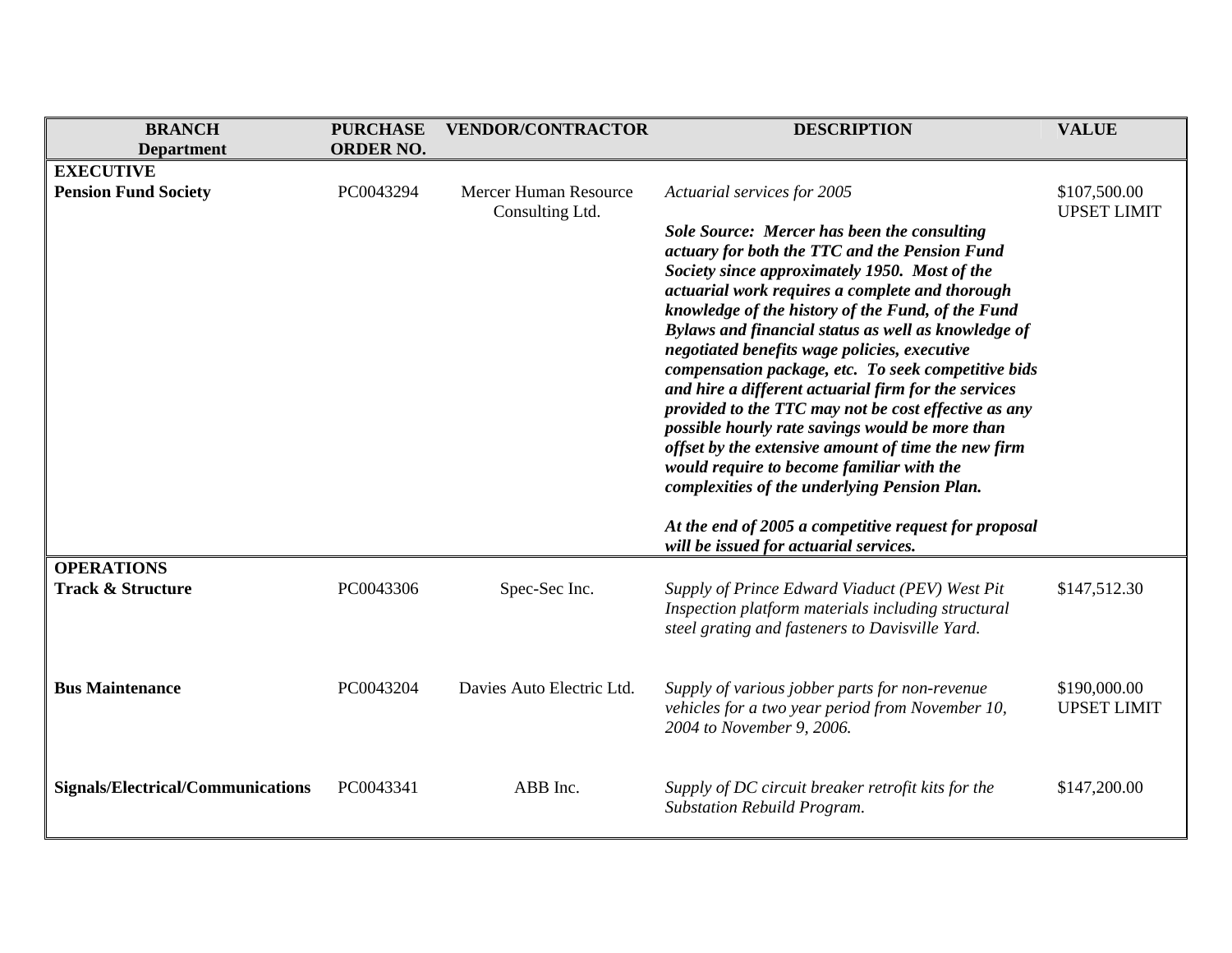| <b>BRANCH</b>                                                 | <b>PURCHASE</b>  | <b>VENDOR/CONTRACTOR</b> | <b>DESCRIPTION</b>                                                                                                                                                                                                                                                                                                                                                                                                                                                                                                                      | <b>VALUE</b>                       |
|---------------------------------------------------------------|------------------|--------------------------|-----------------------------------------------------------------------------------------------------------------------------------------------------------------------------------------------------------------------------------------------------------------------------------------------------------------------------------------------------------------------------------------------------------------------------------------------------------------------------------------------------------------------------------------|------------------------------------|
| <b>Department</b>                                             | <b>ORDER NO.</b> |                          |                                                                                                                                                                                                                                                                                                                                                                                                                                                                                                                                         |                                    |
| <b>OPERATIONS</b><br><b>Signals/Electrical/Communications</b> | PC0043237        | The Braegen Group        | Supply of Industrial computers for the<br>Communications and Information System (CIS).<br>Sole Source: The existing CIS host computers which<br>are responsible for performing the central processing<br>of control and information for the system are 18<br>years old and are therefore prone to failure.                                                                                                                                                                                                                              | \$144,455.59                       |
|                                                               |                  |                          | In September there was an emergency key-push that<br>was not received by the central system due to the<br>failure of two host computers. At the same time<br>there was also a 'fare dispute' key-push that was not<br>processed due to the same failure.                                                                                                                                                                                                                                                                                |                                    |
|                                                               |                  |                          | Due to these emergencies, four computers were<br>purchased on a Sole Source basis from the Braegen<br>Group. The Braegen Group was the original vendor<br>who assisted the TTC in designing, developing and<br>implementing the CIS system (hardware and<br>software) and thus has knowledge of and experience<br>with CIS. Subsequent to this purchase a competitive<br><b>Request for Proposals was issued for an additional</b><br>eight computers which will be the subject of a report<br>at the February 2005 Commission Meeting. |                                    |
| <b>Plant Maintenance</b>                                      | PC0043340        | Alcast Technologies Ltd. | Supply of escalator floor plates for the Montgomery<br>Escalator Overhaul Project for a period of three years<br>from November 24, 2004 to December 31, 2007.                                                                                                                                                                                                                                                                                                                                                                           | \$192,855.00<br><b>UPSET LIMIT</b> |
| <b>Streetcar Maintenance</b>                                  | PC0043240        | Modern Track Machinery   | Rental of two Geismar Rail Threaders required for the<br><b>Streetcar Track Rehabilitation Program. These</b><br>Threaders increase the ability to manoeuvre rail<br>strings within the construction pit, while assembling<br>Retrac and placing track assemblies to grade<br>elevations.                                                                                                                                                                                                                                               | \$124,579.50                       |